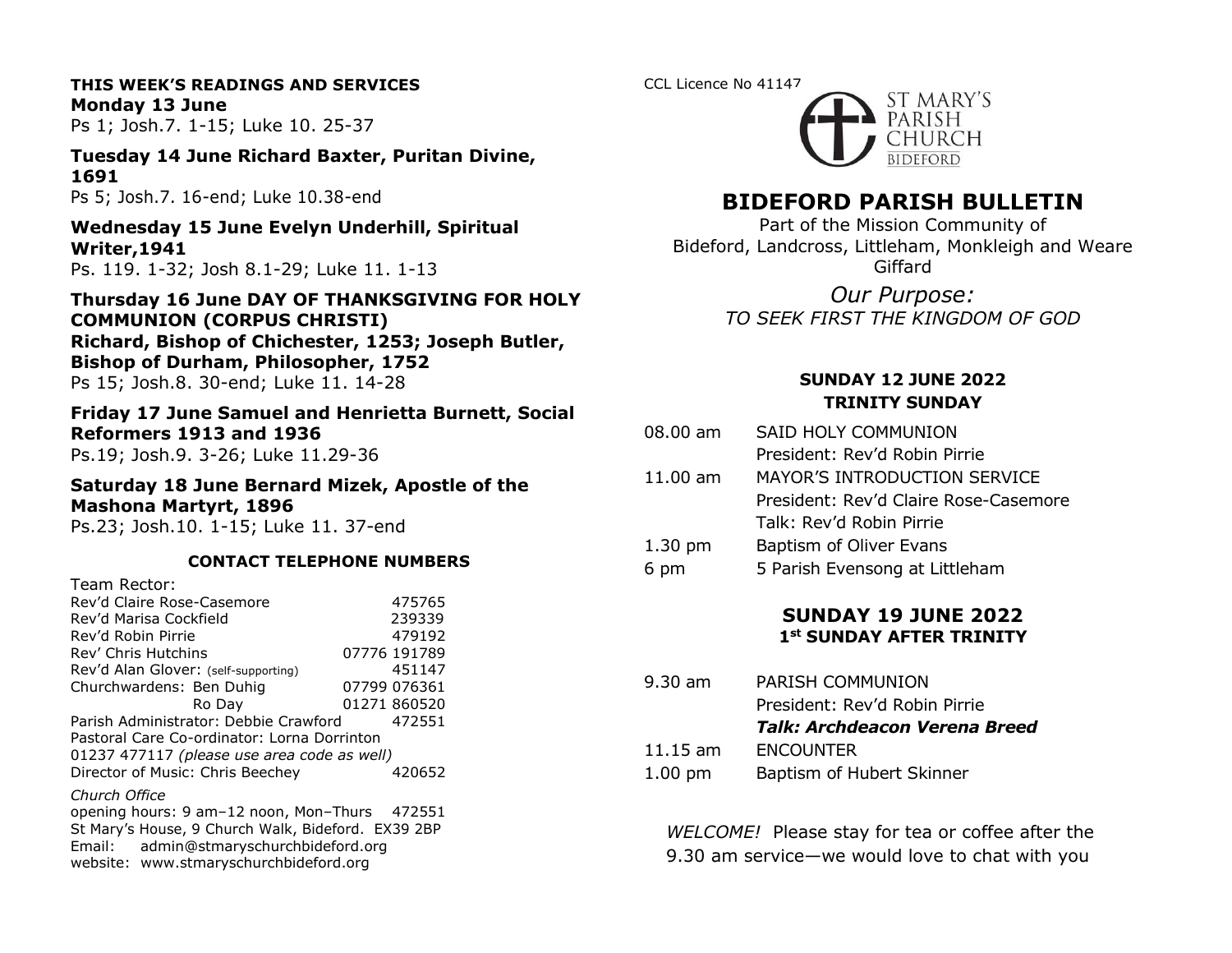### **Dates of Events and Meetings**

| 9.00 am Holy Dusters                           |
|------------------------------------------------|
| 2.00 pm Mothers' Union                         |
| 7.30 pm Standing Committee (on Zoom)           |
| 9.30 am Music Makers (book through office)     |
| 11.00 am Thanksgiving Service for Jean Stewart |
| 11am Friday Diner                              |
| 6.00pm Choir Practice                          |
| 8.00am Morning Prayer                          |
| 7.30 pm Charity Concert (doors open 7 pm)      |
| 9.30 am Parish Communion                       |
| 11.15 am Encounter                             |
| 1.00 pm Baptism of Hubert Skinner              |
|                                                |

#### **MOTHERS UNION**

Monday, 13 June at 2 pm, with a talk on New Zealand.

#### **THANKSGIVING SERVICE FOR JEAN STEWART**

This special service will take place on Thursday 16 June at 11 am in St Mary's Church. Everyone is welcome. There will be refreshments following the Service. Any donations of cakes/biscuits on the day would be very much appreciated.

#### **CHARITY CONCERT ON SATURDAY 18 JUNE**

Please come along to a fun evening in St Mary's Church with the Appledore Singers and Carry On Choir performing in aid of the Admiral Dementia Nurses at NDDH.

The cost is  $E5$  on the door (under-16s free) and there will be light refreshments available. (Doors open 7 pm for a 7.30 pm start)

#### **SHATTERING GLASS CEILINGS: CHRISTINE LOW**

In this new book Rev. Chris tells the story of her life; from a not very nice childhood to a battle against prejudice against women, and her suffering for years with MS.

Many of us in North Devon met Chris in the 90's and 00's and we were WITNESSES to her healing from MS and the amazing way in which God used His faithful servant to His glory for many more years.

*She is coming to St Mary's Church on 19 June to the 9.30am* **Service** (when Archdeacon Verena will be preaching) and it would be great to spend some time together afterwards over coffee to share the stories we have witnessed. Copies of her book will be available for a reduced price of £6 which will cover her costs and give a donation of  $£1$  per book to her local foodbank.

### **PASTORAL CARE COURSE ON 14 JULY, 7-9 PM**

There will be a Pastoral Care Course run by our clergy on Thursday 14 July from 7-9 pm in St Mary's Church.

This is for new visitors, and a refresher for those who are already doing God's work in this field and anyone who may feel God calling them towards exploring such work.

Any questions, please contact me. Many thanks, Lorna (01237 477117) (Those who are already visitors, pleas can you let me know if you are unable to attend – thank you.)

#### **THANK YOU SO MUCH!**

The Christian Aid envelopes this year have raised £489.20. Adding on the smartie tubes, you have donated over  $£1,000$ . (The Gift Aid makes total even greater!) Thank you so much for your wonderful support.

#### **SUNDAY, 12 JUNE TRINITY SUNDAY THE FIRST READING Romans 5: 1-5**

Therefore, since we are justified by faith, we have peace with God through our Lord Jesus Christ, through whom we have obtained access to this grace in which we stand; and we boast in our hope of sharing the glory of God. And not only that, but we also boast in our sufferings, knowing that suffering produces endurance, and endurance produces character, and character produces hope, and hope does not disappoint us, because God's love has been poured into our hearts through the Holy Spirit that has been given to us.

#### **GOSPEL READING Matthew 5: 38-48**

'You have heard that it was said, "An eye for an eye and a tooth for a tooth." But I say to you, do not resist an evildoer. But if anyone strikes you on the right cheek, turn the other also; and if anyone wants to sue you and take your coat, give your cloak as well; and if anyone forces you to go one mile, go also the second mile. Give to everyone who begs from you, and do not refuse anyone who wants to borrow from you.

'You have heard that it was said, "You shall love your neighbour and hate your enemy." But I say to you, love your enemies and pray for those who persecute you, so that you may be children of your Father in heaven; for he makes his sun rise on the evil and on the good, and sends rain on the righteous and on the unrighteous. For if you love those who love you, what reward do you have? Do not even the taxcollectors do the same? And if you greet only your brothers and sisters, what more are you doing than others? Do not even the Gentiles do the same? Be perfect, therefore, as your heavenly Father is perfect.